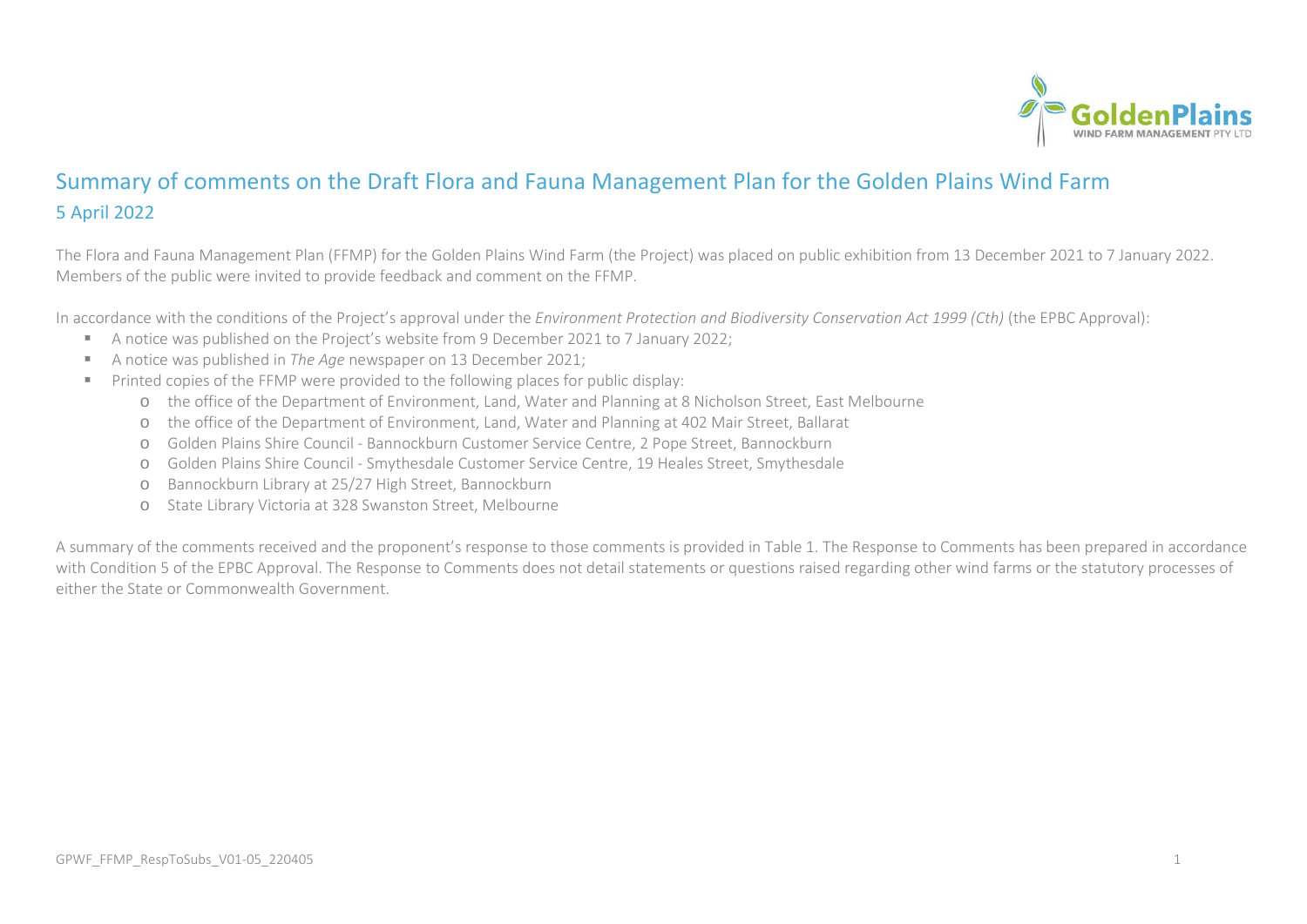

## *Table 1: Response to Comments*

| Submitter  | <b>Summary of content of Comments</b>                                                                                                                                          | <b>Address of Comments</b>                                                                                                                                                                                                                                                                                                                                                                                                                                                                                                                                                                      |
|------------|--------------------------------------------------------------------------------------------------------------------------------------------------------------------------------|-------------------------------------------------------------------------------------------------------------------------------------------------------------------------------------------------------------------------------------------------------------------------------------------------------------------------------------------------------------------------------------------------------------------------------------------------------------------------------------------------------------------------------------------------------------------------------------------------|
| 1 (Walton) | Identification and Protection of local flora and fauna<br>and birdlife during construction.                                                                                    | The FFMP includes measures to protect local flora and fauna during construction of the Project. These measures<br>are detailed in Section 4 of the FFMP.<br>The management and mitigations measures in the FFMP have been developed in consultation with the<br>Department of Environment, Land, Water and Planning (DELWP). DELWP has endorsed the FFMP which now forms<br>part of the Project's Planning Permit.                                                                                                                                                                              |
|            | The vegetation removal proposed for wetland 52364 is<br>in breach of Planning Permit Condition 1e. Map 127 of<br>the FFMP proposes to intrude on the Plains Grassy<br>Wetland. | Permit condition 1e requires that the boundary of the terminal station site does not intrude into the boundary of<br>the Plains Grassy Wetland Ecological Vegetation Class (EVC). The terminal station site provides a setback distance<br>of more than 80m from the boundary of the Plains Grassy Wetland vegetation class which is shown on 'Map 127'<br>on page 176 of the FFMP. The terminal station site does not intrude into this EVC. Furthermore, in accordance<br>with permit condition 1e, the boundary of the terminal station has been approved by DELWP Environment<br>portfolio. |
|            | The FFMP does not respond to the impacts of the<br>quarry                                                                                                                      | The original quarry location considered as part of the EES has been abandoned and is not part of the FFMP. Any<br>quarry associated with the Project will be subject to its own planning and environmental assessment and approval<br>process.                                                                                                                                                                                                                                                                                                                                                  |
|            | Native grasslands to be continually assessed and<br>monitored to ensure no increase in works                                                                                   | Appropriate widths have been allocated for all project works corridors (refer to Section 2.3 of the FFMP). The<br>management measures in section 6 of the FFMP require ongoing monitoring to ensure there is no additional<br>impacts on native vegetation or fauna habitat.                                                                                                                                                                                                                                                                                                                    |
|            | Impacts of further native grassland removal beyond<br>what has been permitted.                                                                                                 | The planning permit and EPBC approval (EPBC 2017/7965) detail the extent of impact allowable by the Project. No<br>additional impacts beyond the limits set out in the permit and EPBC approval are proposed.                                                                                                                                                                                                                                                                                                                                                                                   |
|            |                                                                                                                                                                                | The FFMP includes measures to ensure works are contained within the approved work areas (refer to section<br>4.1.1), and outlines management measures and compliance indicators (refer to section 6) to ensure ongoing<br>monitoring of impacts during construction.                                                                                                                                                                                                                                                                                                                            |
| $2$ (Coad) | The 28.74ha and 49ha of high quality natural<br>temperate grassland should not be removed as it<br>cannot be mitigated.                                                        | The assessment of the environmental impact of the Project was undertaken via a comprehensive Environmental<br>Effects Statement (EES) informing both the issue of the Planning Permit and the EPBC approval. These approvals<br>allow for the removal of specific amounts of native vegetation including up to 28.74 hectares of Natural<br>Temperate Grasslands of the Victorian Volcanic Plan (NTGVVP) (detailed in Condition 1c of the EPBC approval). It is                                                                                                                                 |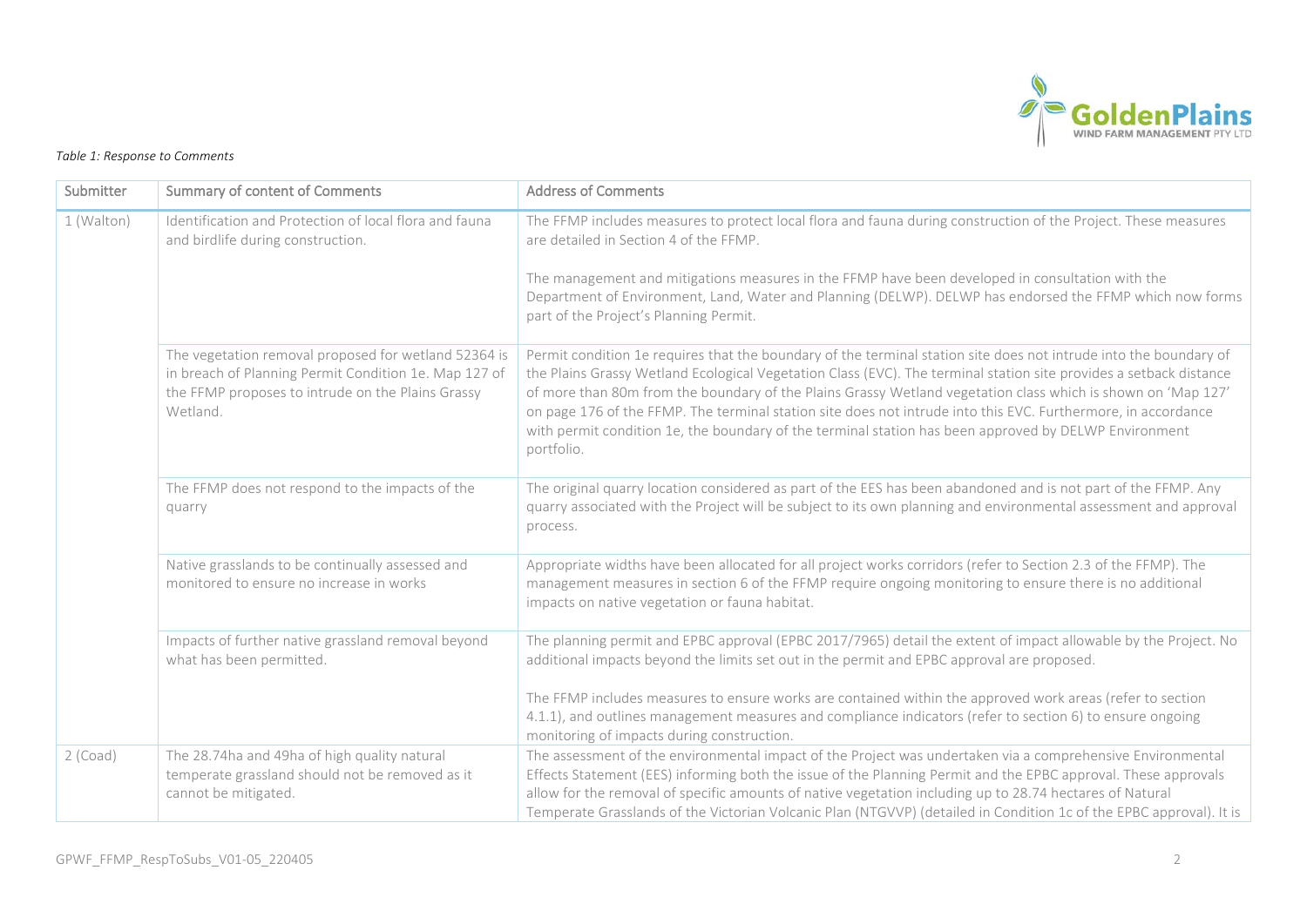

| Submitter   | <b>Summary of content of Comments</b>                                                                                          | <b>Address of Comments</b>                                                                                                                                                                                                                                                                                                                                                                          |
|-------------|--------------------------------------------------------------------------------------------------------------------------------|-----------------------------------------------------------------------------------------------------------------------------------------------------------------------------------------------------------------------------------------------------------------------------------------------------------------------------------------------------------------------------------------------------|
|             |                                                                                                                                | important to note that the project's planning permit allows for removal of up to 49.052 ha of native vegetation in<br>total across all vegetation types, not 49 ha of NTGVVP.                                                                                                                                                                                                                       |
|             | Detailed survey work of grasslands in the south-<br>eastern section of the wind farm                                           | Detailed surveys of the entire Project works area have been undertaken and the results of these surveys inform<br>the FFMP.                                                                                                                                                                                                                                                                         |
|             | Roadside vegetation removal should not occur                                                                                   | Removal of roadside vegetation has been minimized and the remaining impacts have been accounted for in the<br>Project's overall native vegetation impacts.                                                                                                                                                                                                                                          |
|             | Mitigation measures identified for the Golden Sun<br>Moth (GSM) and the Stripped Legless Lizard (SLL) are<br>unlikely to work. | Translocation of SLL to other, remote sites has been suspended and is not proposed by the FFMP. The FFMP<br>proposes to relocate SLL a short distance (<100m) to adjacent suitable habitat outside the works area. Section<br>4.5.5 of the FFMP discusses salvage and relocation procedures.                                                                                                        |
|             | An independent team should undertake site specific<br>surveys for GSM.                                                         | The FFMP does not propose the relocation of GSM.                                                                                                                                                                                                                                                                                                                                                    |
|             |                                                                                                                                | The surveys informing the FFMP were undertaken by suitably qualified persons as defined by the EPBC Approval.<br>Each survey was undertaken in accordance with the guidelines relating to that type of survey.                                                                                                                                                                                      |
|             | Tracks and cable ripping should not be done in south-<br>eastern section of wind farm so to not fragment<br>populations of SLL | Access tracks will not fragment populations of SLL and SLL will be able to traverse access tracks to move between<br>areas of habitat.                                                                                                                                                                                                                                                              |
|             |                                                                                                                                | The FFMP includes measures to mitigate impacts from trenching during construction while trenches are open. This<br>is detailed in Section 4.5.3. Once covered, trenches be remediated and will not fragment populations of SLL.                                                                                                                                                                     |
|             | Wetland 52364 or any other wetland should not be<br>impacted on.                                                               | Impacts on wetlands and wetland vegetation have been minimized and approved in consultation with DELWP<br>Environment portfolio. All residual impacts will be offset to the satisfaction of the Commonwealth Department of<br>Agriculture, Water and the Environment (DAWE), and the project is required to implement a Brolga Monitoring<br>and Compensation Plan to offset all impacts on Brolga. |
| 3 (Cumming) | The FFMP is next to useless if it is any comparison to<br>Dundonnell Wind Farm (DWF). DWF underestimated<br>impacts.           | The DWF and the DWF FFMP is not relevant to the GPWF project or the GPWF FFMP.                                                                                                                                                                                                                                                                                                                      |
|             | An independent assessment must be done prior to the<br>start of works with post completion assessments to                      | The surveys informing the FFMP were undertaken by suitably qualified persons as defined by the EPBC Approval.                                                                                                                                                                                                                                                                                       |
|             | manage and mitigate.                                                                                                           | Appropriate widths have been allocated for all project works corridors (refer to Section 2.3 of the FFMP).                                                                                                                                                                                                                                                                                          |
|             |                                                                                                                                | Ongoing monitoring and management actions are included in the FFMP in Sections 4 and 6 to ensure potential<br>impacts are appropriately managed and mitigated.                                                                                                                                                                                                                                      |